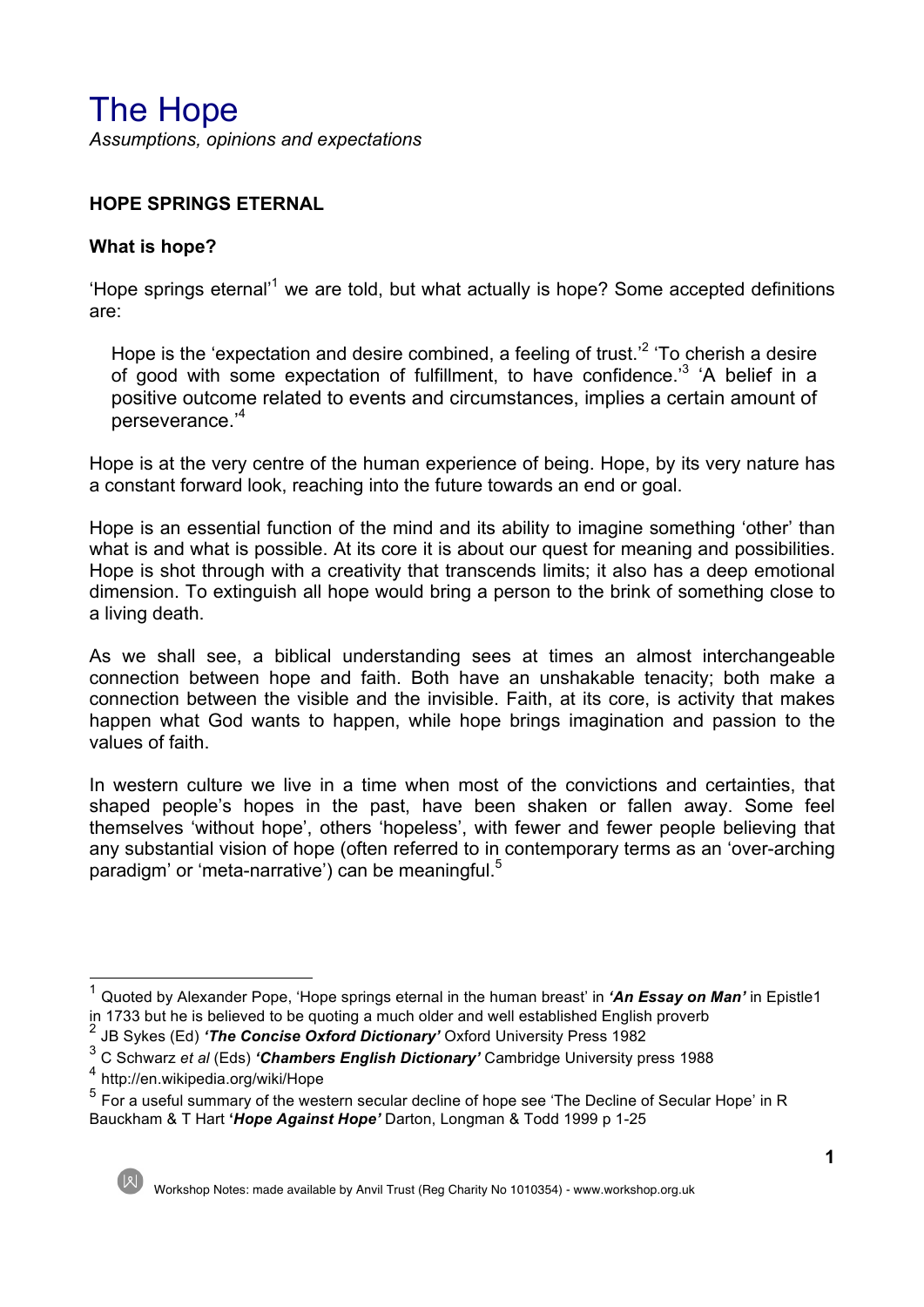# **Varieties of hope**

People across the wider cultures and faiths of the world have had, and continue to have, different ways of expressing and understanding hope; but these are nevertheless an important part of our exploration of hope. While many people seem to have a persistent capacity for hope in the sense of a desire for a better world, there are others who understand hope from a much darker and disturbing perspective:

# <sup>q</sup> **Cyclical hope**

Based on the seasons and the rhythms of nature. Things are born, grow, die and the process starts all over again. Hope expresses different shades and textures as it moves through each stage of a cycle. Hope promised change, cycle upon cycle, in some cases with the possibility of an occasionally re-occurring 'golden age' after vast intervals inbetween. This understanding of reality may lie at the roots of the hope and anxiety found in reincarnation.

#### <sup>q</sup> **Static hope**

The Mediaeval church saw hope as essentially static, rather than dynamic and progressive. Events like the 'second coming' and the 'last judgment' would take place in the future, but in this world of time and space there were temporal and spiritual hierarchies holding everything in place, culminating in the role of the Emperor and the Pope. Hope lay in the perceived security this was seen to bring.

#### <sup>q</sup> **Utopian hope**

Karl Marx taught that history was brought into being through human struggle with the physical world and overthrowing oppressive power structures. Hope existed in the possibility of discovering principles, which through revolution could establish a just and classless society - 'Utopia' - upon the earth. Hope was to be found in the human ability to bring about revolutionary change.

#### <sup>q</sup> **Galactic hope**

Physical cosmology has no certain view about the ultimate fate of the universe. For some the universe is 'closed' and they speculate that the 'Big Bang' will reverse into the 'Big Crunch' and return to a dimensionless singularity. For others the universe is 'open' (or perhaps 'flat') ever expanding, probably resulting in either a 'Big Freeze' or 'Heat Death'. Few cosmologists imagine some final 'steady state' of bliss! Will 'entropy' finally win or might there be whole new dimensions of reality?  $6$ 

#### <sup>q</sup> **Illusory hope**

In Greek Platonic philosophy the world of the senses is deceptive, only in the eternal realm of ideas is reality actually found. Things in this world are no more than flickering shadows of the real world.

<sup>6</sup> J Gardner *'The Intelligent Universe: AI, ET, and the Emerging Mind of the Cosmos'* New Page Books 2007 is an example of someone grappling with these questions from a 'new science' perspective

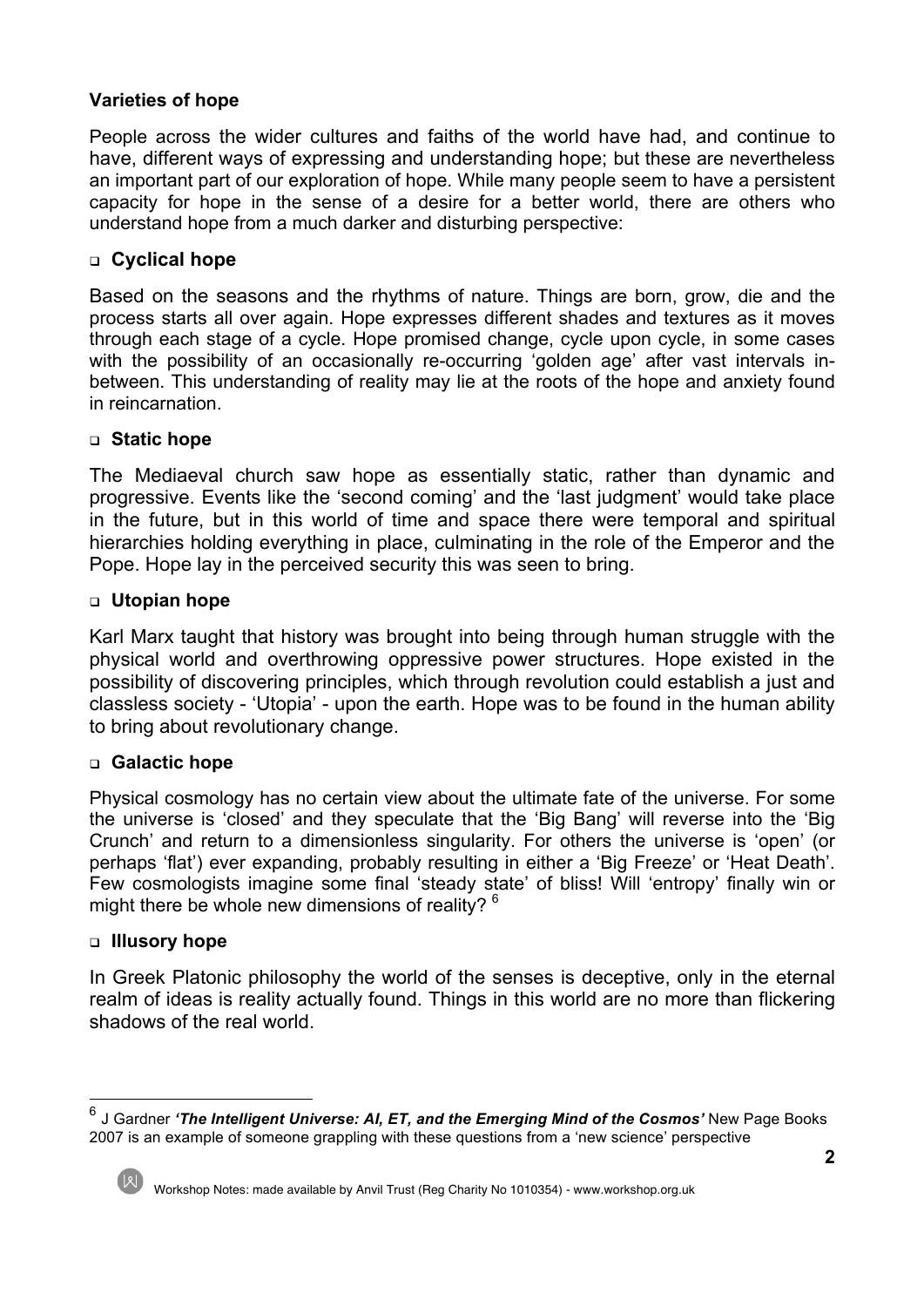In Indian thought, this world of the senses and sensation (*samsara*) is an illusion (*maya*); hope is in the possibility of enlightenment (*samadhi*) and eventual release (*moksha*) from the cycle of reincarnation and absorption into the world soul (*brahman*).<sup>7</sup>

# <sup>q</sup> **Tormenting hope**

The myth of Pandora (the first woman) is said, by Hesiod the Greek poet, to have been given a gift by the god Zeus of a grain jar filled with evils, $8$  which she allows to escape into the world, with the exception of 'hope' that remains secure in the container. Of this Friedrich Nietzsche says:

'Zeus did not want man to throw his life away, no matter how much the other evils might torment him, but rather to go on letting himself be tormented anew. To that end, he gives man hope. In truth, it is the most evil of evils because it prolongs man's torment' *<sup>9</sup>*

# <sup>q</sup> **Meaningless hope**

Sophocles the author of Greek tragedies said, "Not to be born at all – that is by far the best prizing; the second best is as soon as one is born with all speed to return thither whence one has come."<sup>10</sup> There is also the epitaph on many a Mediterranean gravestone, 'I was not, I was, I am not, I do not care'. Job says:

'A person, born of woman, is few of days and full of trouble, they come up like a flower and wither they flee like a shadow and do not last'  $(14:1-2)$ 

Qoheleth says:

'The living know that they will die, but the dead know nothing; they have no more reward, and even the memory of them is lost' (Ecc 9:5)

# **This world's hope**

Human hope generally displays the confidence and foresight to work with factors in the present, which they believe they can control, or they believe will persist and are unlikely to change.

<sup>10</sup> Sophocles in *Oedipus Colonus* l. 1225



<sup>7</sup> *Brahman* is the concept of the supreme spirit found in Hinduism; unchanging, infinite, immanent, transcendent reality which is the Divine Ground of all matter, energy, time, space and being and everything beyond in this universe

<sup>&</sup>lt;sup>8</sup> Another Greek poet Theognis gives an alternative version of the story in which the contents of the jar are blessings (probably based on an earlier version than Hesiod) and therefore 'hope' is a good and this has become the most popular understanding

<sup>9</sup> F Nietzsche *'Human, All Too Human'* Penguin Classics 1994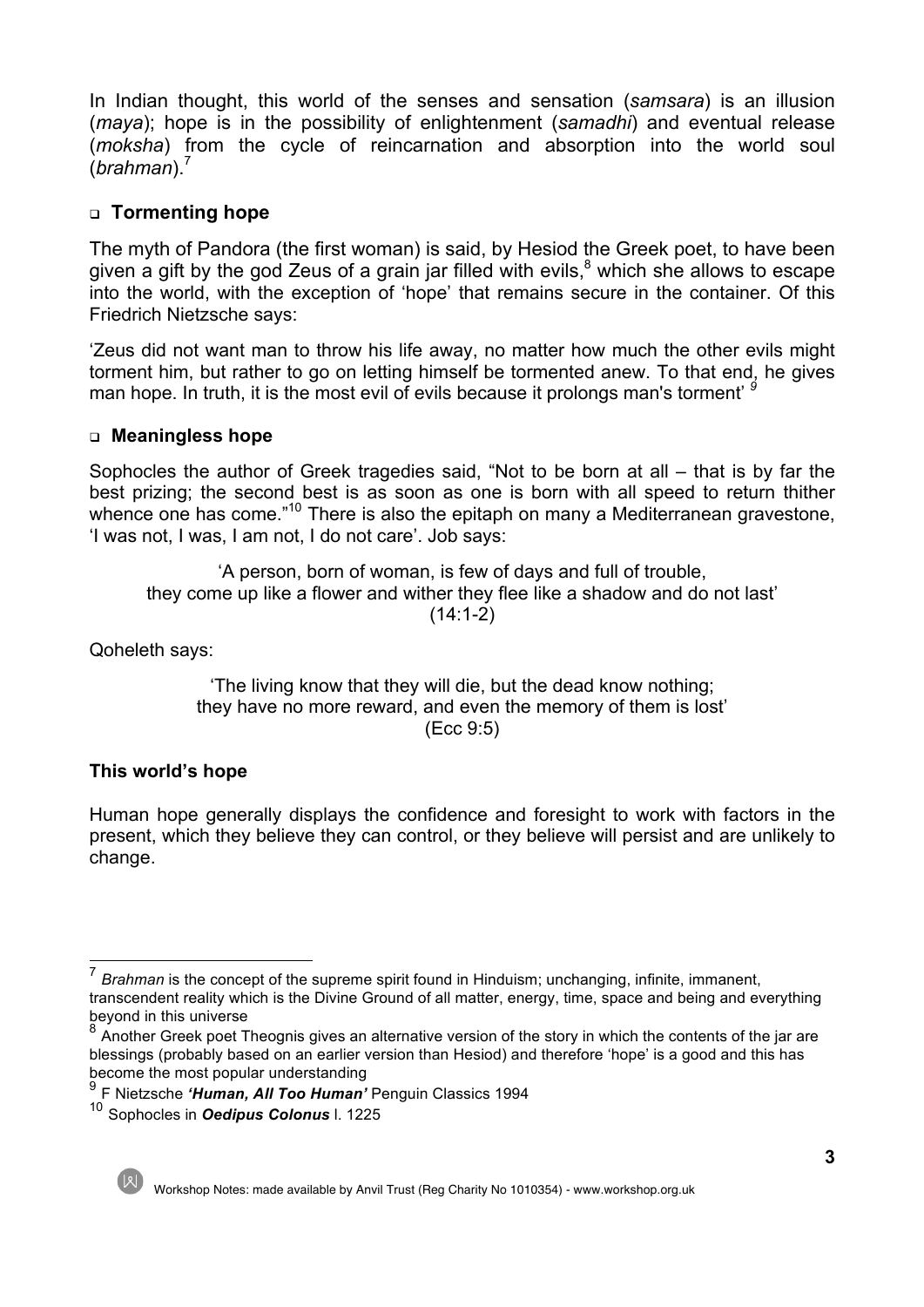Biblical writers make it clear that outside of God everything is actually uncertain and incalculable and that hope based upon anything but God is irresponsible and will be overthrown, by fear and anxiety (Isa 32:9-11). For them there is no hope in:

- Riches (Ps 52:7);
- Personal righteousness (Ezk 33:13);
- Human strength (Jer 17:5);
- The Temple (Jer 7:4);
- Idols (Hab 2:18);
- International peace treaties (Isa 31:1).

People can place their hope wherever they wish but it is God alone who decides what happens (Prov 16:9). Worldly hopes take their confidence from what individuals falsely believe are controllable factors. New Testament writers are quite clear as to how they understand the situation:

> 'Remember that you were at that time separated from Christ, alienated from the commonwealth of Israel, and strangers to the covenants of promise, having no hope and without God in the world' (Eph 2:12)

'But we would not have you ignorant, brethren, concerning those who are asleep, that you may not grieve, as others do who have no hope' (1Th 4:13)

# **LIVING HOPE**

#### **Best yet to come**

Foundational to the Christian faith is its dynamic forward look. It sees God working in the present, and having worked in the past, yet it proclaims that the real climax of history lies ahead - in the future, 'the best is yet to come'.

The hope of the people of God is central to the biblical text. Among other faiths and beliefs there are powerful expressions of hope, that is why they inspire their following. However, properly understood the biblical concept of hope is unique, it is awesome - at times almost defying imagination. Biblical Christian hope is without parallel because it is understood to be much more than simply the product of human imagination or optimism. It is a gift from God and has no existence at all apart from being rooted in the divine.

# **Biblical hope**

This world's hope may be seen as finding its strength in being in control, but the only true hope is the living hope of the people of God, because it is rooted in the one who cannot be controlled.



Workshop Notes: made available by Anvil Trust (Reg Charity No 1010354) - www.workshop.org.uk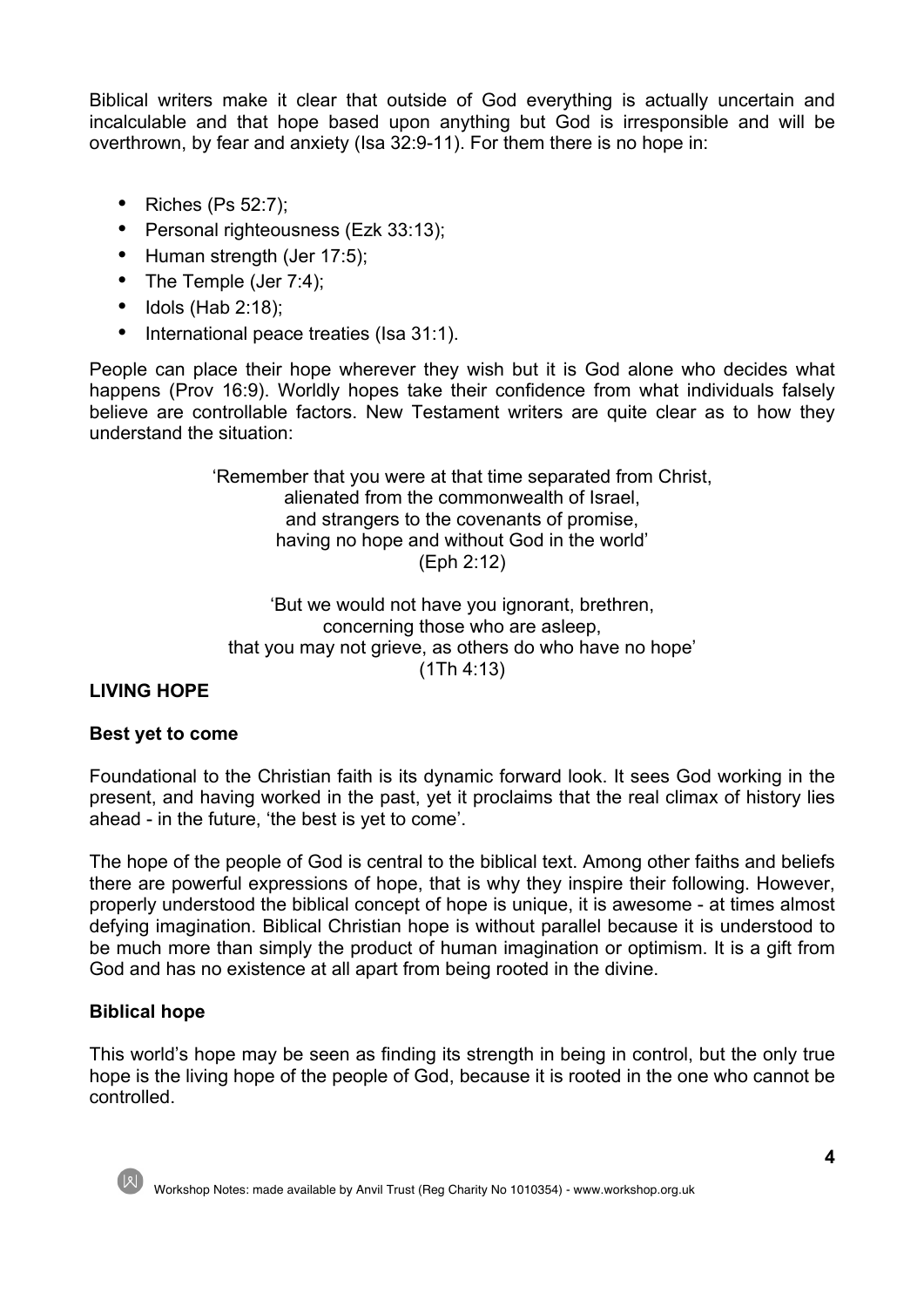Biblical words most usually translated hope are, *betach* (Heb) and *elpis* (Gk). This hope is 'confidence in God whose goodness and mercy are to be relied on and whose promises cannot fail<sup>' 11</sup> It is seen as the only 'expectation that can be counted on', because it is fixed upon God alone. Only God gives any reason for confidence in hope (Jer 17:7-8). Hope is a gift from God; our response in embracing it is an affirmation of divine character and sovereign power whether or not we know the details of what will actually happen. This hope is to be constant whether we are in crisis or in blessing. It is to be a sign to the world that we are in relationship with the one who controls the world's destiny.

Biblical hope is made up of three essential elements; any one aspect of which may be emphasized at any time:

- Expectation, yearning and longing for the future (Prov 23:18; Rom 8:23)
- Trust, confidence and faith (Isa 12:2; Heb 11:1)
- Steadfast patience (Ps 130:5,7; Rom  $8:25$ )<sup>12</sup>

In contrast to worldly hopes, biblical hope is not some consoling dream, nor the mere optimism of human imagination, which somehow helps us forget our present troubles - the real 'opium of the people'. Nor does it contain the uncertainty that perpetually haunts the most optimistic of human hopes. Only the people of God can be like Abraham and 'hope against hope' – 'hoping when there is nothing left to hope for' – hoping when all the controllable factors and flights of optimism have been crushed and turned into dust (Rom 4:18).

The words of Romans 8:19-25 give us an important microcosm of a biblical Christian understanding of hope:

'For the anxious longing of creation waits eagerly for the revealing of the children of God; for the creation was subjected to futility, not of its own will but by the will of the one who subjected it, in hope that the creation itself will be set free from its bondage to decay and will obtain the freedom of the glory of the children of God. We know that the whole creation has been groaning in labour pains until now; and not only the creation, but we ourselves, who have the first fruits of the Spirit, groan inwardly while we wait for adoption, the redemption of our bodies. For in hope we were saved. Now hope that is seen is not hope. For who hopes for what is seen? But if we hope for what we do not see, we wait for it with patience'

• We see that hope is *not* something that just touches individual people and human society, but in fact it embraces the whole of creation; the complete cosmos will experience redemption and salvation.

<sup>12</sup> But this is a dynamic patience, often used in ancient Greek writings to describe the attitude of the inhabitants of a city under siege not leaving any stone unturned in order the thwart and frustrate the intentions of their oppressors – this is passionate resistant resilient hope!



<sup>11</sup> A Barr *'Hope in the New Testament'* Scottish Journal of Theology 3 Edinburgh 1950 p72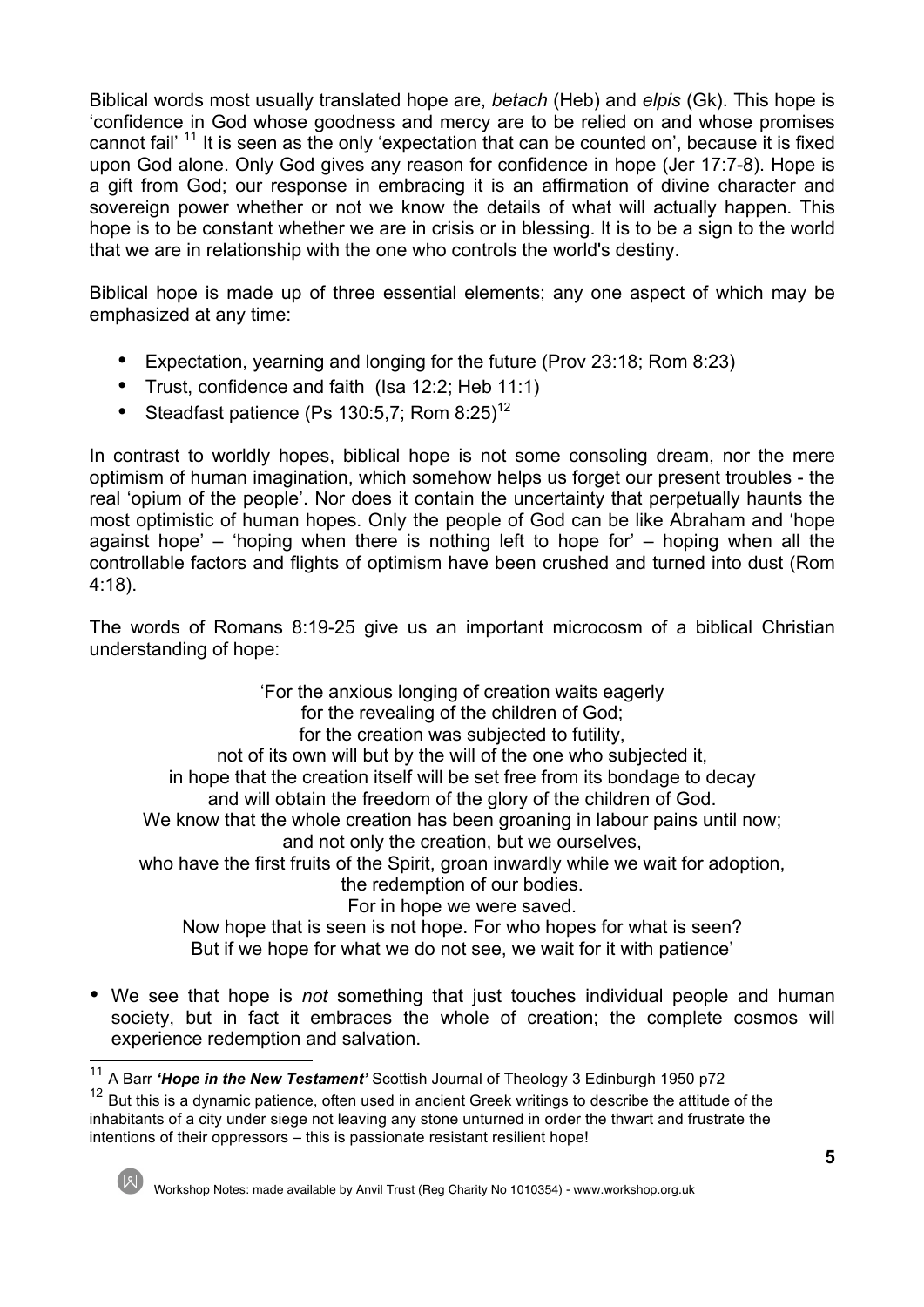- We see the tremendous energy that hope generates, for example just in verse 19:
	- **'anxious longing'** or 'eager expectation', to crane your neck to observe what is coming', even 'stalking' (Gk: *apokaradokia*);
	- **'waits eagerly'** or 'anxious watching', 'a violent waiting', or 'to spy out attentively' (Gk: *apekdechomai*).

Biblical hope is filled with very powerful emotional response.<sup>13</sup>

- We see that biblical hope is to do with 'eschatology', that is 'the study of the last or ultimate things'. Eschatology has been described as referring 'to a time in the future when the course of history will be changed to such an extent that one can speak of an entirely new state of reality'14. Eschatology comes from the Greek word *eschatos*, which in popular use could refer to:
	- 'the very furthest limits of space'
	- 'the very final element in time'
	- 'the very last piece of money'

The New Testament use is essentially both communal and cosmic in its reference. It is clear that no other ancient culture appears to have had an eschatological hope with the scope and dynamism of the biblical one.

• We see that biblical hope is to do with a 'tensile dynamic' between what is called 'the already but the not yet'. As John says, 'The hour is coming and now is' (4:23). Eschatology is 'realized' in the presence of the kingdom of God in the person of Jesus, yet it is still to be fully 'consummated' in the final cosmic establishing of God's reign. We are caught between the magnetic pull of these two poles.

# **Christ our hope**

It has been significantly observed about a biblical understanding of hope, 'The full use of this word in its full biblical sense is hardly found before we reach the Epistles, and this is not surprising, since Christian hope is grounded on the resurrection of Christ ...'<sup>15</sup>

> 'Blessed be the God and Father of our Lord Jesus Christ! By his great mercy he has given us a new birth into a living hope through the resurrection of Jesus Christ from the dead' (1Pt 1:3)

<sup>15</sup> A Richardson (Ed) *'A Theological Word Book of the Bible'* see article 'Hope' London SCM Press 1965 p 108-109



<sup>13</sup> DN Freedman (Ed) *'Anchor Bible Dictionary' Vol:3* Doubleday 1992 see article T Prendergast 'Hope' p 284

<sup>14</sup> DN Freedman (Ed) *'Anchor Bible Dictionary' Vol:5* Doubleday 1992 see article DL Petersen ''Eschatology'' p 575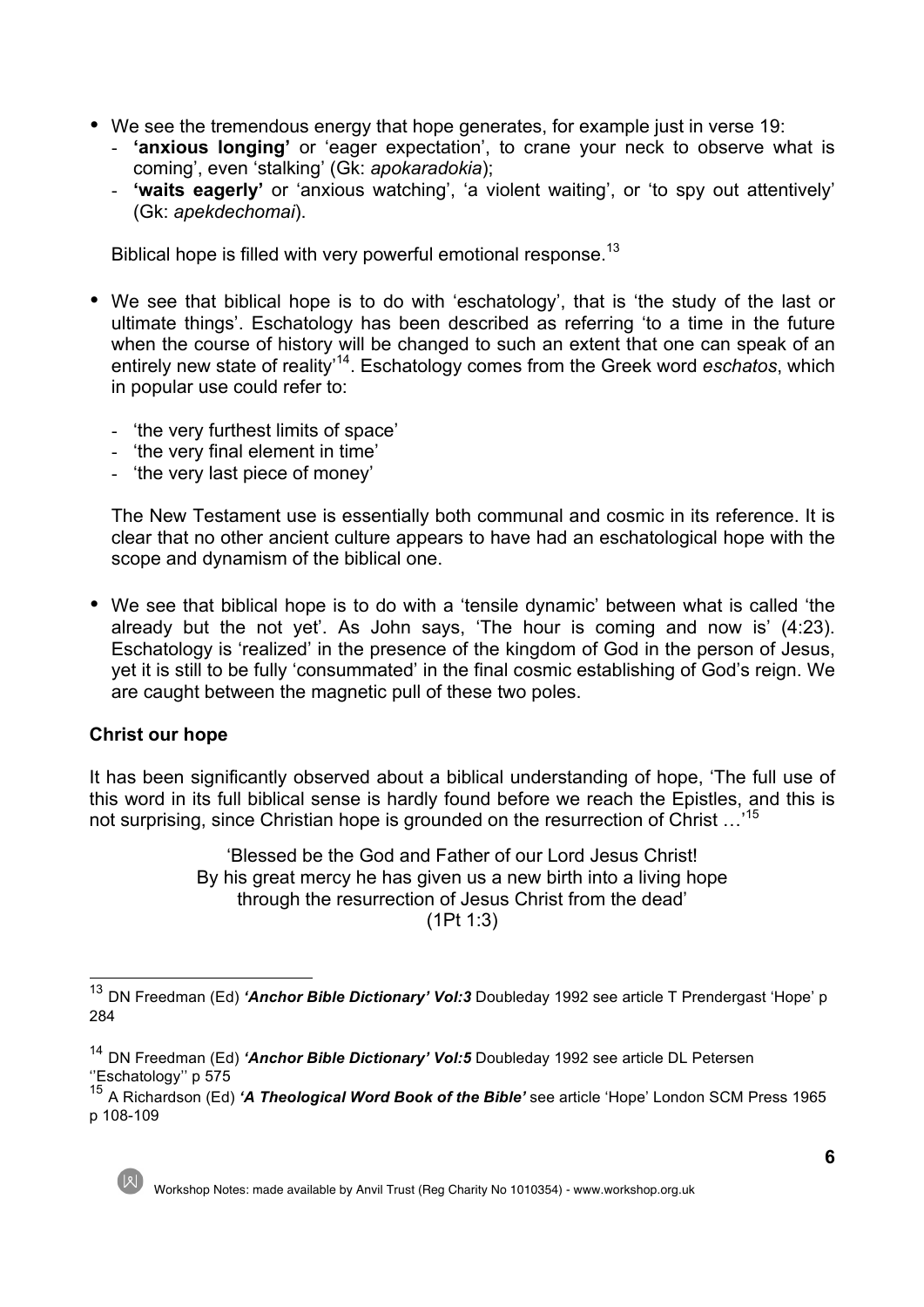Across the Hebrew scriptures, through the inter-testamental period and on into the Gospels, there are an astonishing array of insights and ideas, associated with biblical hope. They flow like streams and tributaries, ever gathering depth and force, only to burst like a thundering waterfall into a cosmic ocean at the resurrection of Jesus.

It is in Jesus that the hopes of the people of God are brought into focus (Mat 12:21). Christ is our hope (1 Tim 1:1). Hope is no longer simply a beacon that lights our path and draws us forward into our destiny in God, but because of the resurrection of Jesus we have been born into a life that has hope pulsing through it (1 Pet 1:3,21). As we embrace 'the hope', we embrace 'salvation', and in return we begin to find salvation embracing us. Our hope becomes a means of grace (Rom 8:24). Christ in us is our hope (Col 1:27).

It is Jesus' resurrection that gives substance and access to the hope (Rom 5:1-2). Hope, having its source in the resurrection life of the Spirit, brings the fruit of joy and peace (Rom 15:13), courage and sure confidence in all things (1Cor 15:19; 2Cor 1:10; 3:12; Phil 1:20; 1 Pet 1:21) and a godly pride (Heb 3:6).

#### <sup>q</sup> **Hope and anchor**

'We have this hope, a sure and steadfast anchor of the soul, a hope that enters the inner shrine behind the curtain' (Heb 6:19)

Here the author of Hebrews works with a powerful image of hope; it is like an 'anchor' embedded in the depths of our living physical being ('soul') with a direct and living connection into the 'Most Holy Place' of God's eternal habitation ('the inner shrine behind the curtain'). Using ancient Jewish tabernacle / temple imagery in both cosmic and personal terms, we see hope as this living connection between the very centre of our inner being as an individual disciple of Jesus and the 'Holy of Holies' – symbol of the most intense expression of the presence and dwelling-place of God – in the innermost sanctuary of the heavenly temple. It conveys an intensity in a Christian understanding of hope both in terms of relationship and huge strength.

#### <sup>q</sup> **Hope and character**

' … we boast in our hope of sharing the glory of God. And not only that, but we also boast in our sufferings, knowing that suffering produces endurance, and endurance produces character, and character produces hope, and hope does not disappoint us, because God's love has been poured into our hearts through the Holy Spirit that has been given to us' (Rom 5.2-4)

'And all who have this hope in them purify themselves, just as he is pure' (1 John 3.3)

As we have seen, hope does not only give us a direction forward, but it also changes the people who hope within themselves; it changes and matures their character. To the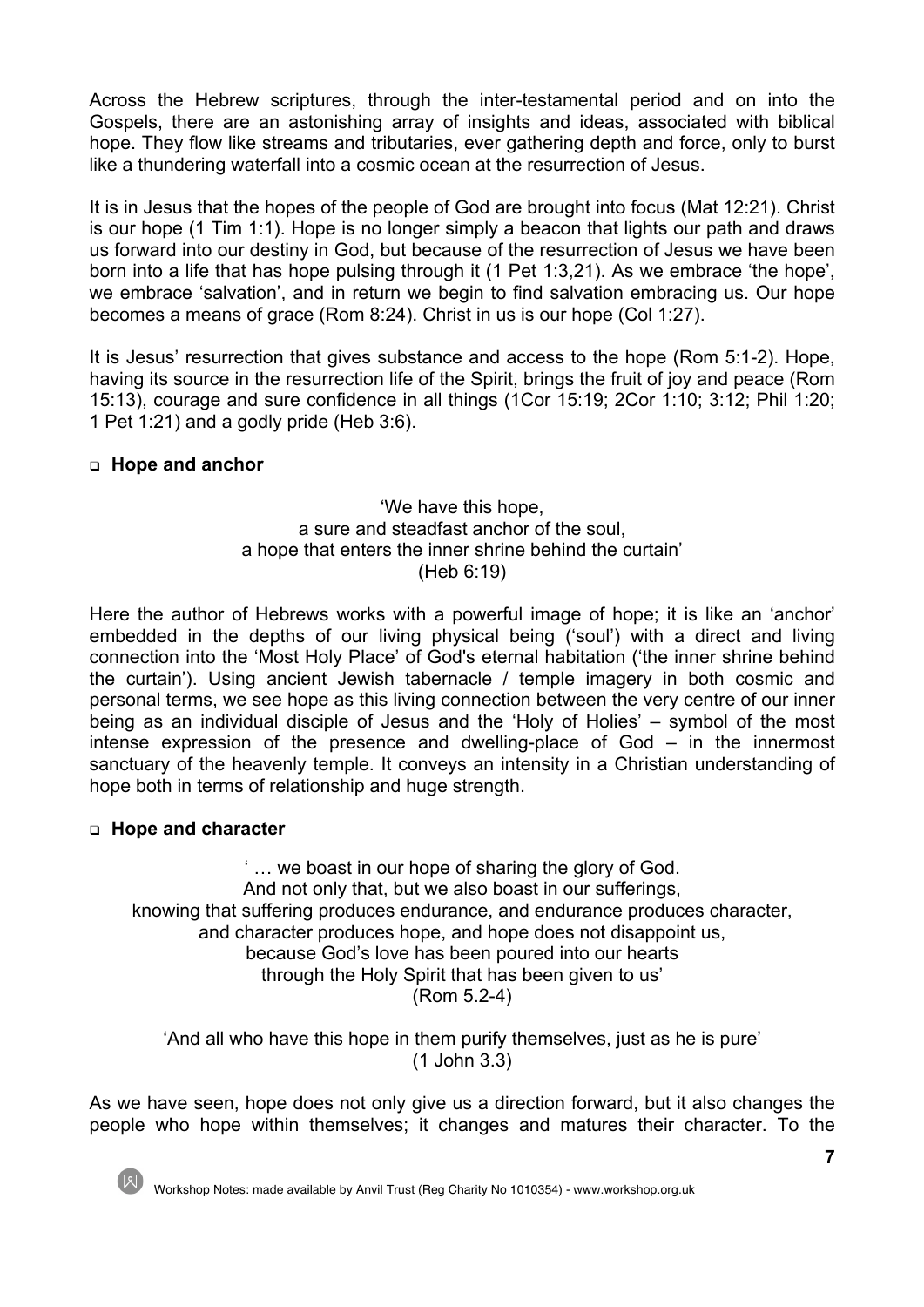outside world our hope may seem like just another dream, but the quality of character it produces is something they cannot ignore. Hope produces a character, which is holy; this is provocative. It will cause people to ask about the nature of the hope that makes this person who they are (cf 1Pet 3:15). People with this 'living hope' are saints (cf Heb 3:1) and a saint has been described as 'someone whose life makes it easier to believe in God'.<sup>16</sup> This is the true impact of authentic hope.

#### <sup>q</sup> **Hope, faith and love**

#### 'And now faith, hope, and love abide, these three; and the greatest of these is love' (1Cor 13:13)

# ' … remembering before our God and Father your work of faith and labour of love and steadfastness of hope in our Lord Jesus Christ ' (1Th 1:3)

#### 'But since we belong to the day, let us be sober, and put on the breastplate of faith and love, and for a helmet the hope of salvation' (1Th 5:8)

Notice the way that hope is frequently intertwined with faith and love (see the above and also Gal 5:5-6; Heb 6:10-12; 1Pt 1:21-22). They are in reality inseparable. Faith, in its call to 'trust', and its confidence in the reality of what is unseen and its commitment 'to make happen what God wants to happen' is often used almost interchangeably with hope on occasions.17 The close connection between a Christian understanding of hope and love shows it to be free from selfish motive; it longs that others will share in the blessings that it is certain this 'living hope' will bring.

# **Unending hope**

It is a popular notion that 'hope' is simply a quality that will be necessary until the establishing of the new heaven and earth and then it will no longer be necessary because all hope will then be fulfilled. This is not the case, as the words of Paul, already reflected on above in a different context, make clear:

> "So faith, hope, love abide, these three …" (1Cor 13:13)

The key word in this phrase is 'abide'. Its use here takes the experience of hope (along with love and faith) deep into the infinite future.

<sup>16</sup> Quoted by W Barclay in *'The Letters of James and Peter: The Daily Study Bible'* The Saint Andrews Press 1960

<sup>&</sup>lt;sup>17</sup> This is particularly the case in the writings attributed to the apostle Paul. The subtle distinction between 'faith' and 'hope' is that 'faith' sees (and often experiences) what most people cannot see (See Heb 11:1), while 'hope' does not yet experience (but constantly anticipates) what it longs for (See Rom 8:25)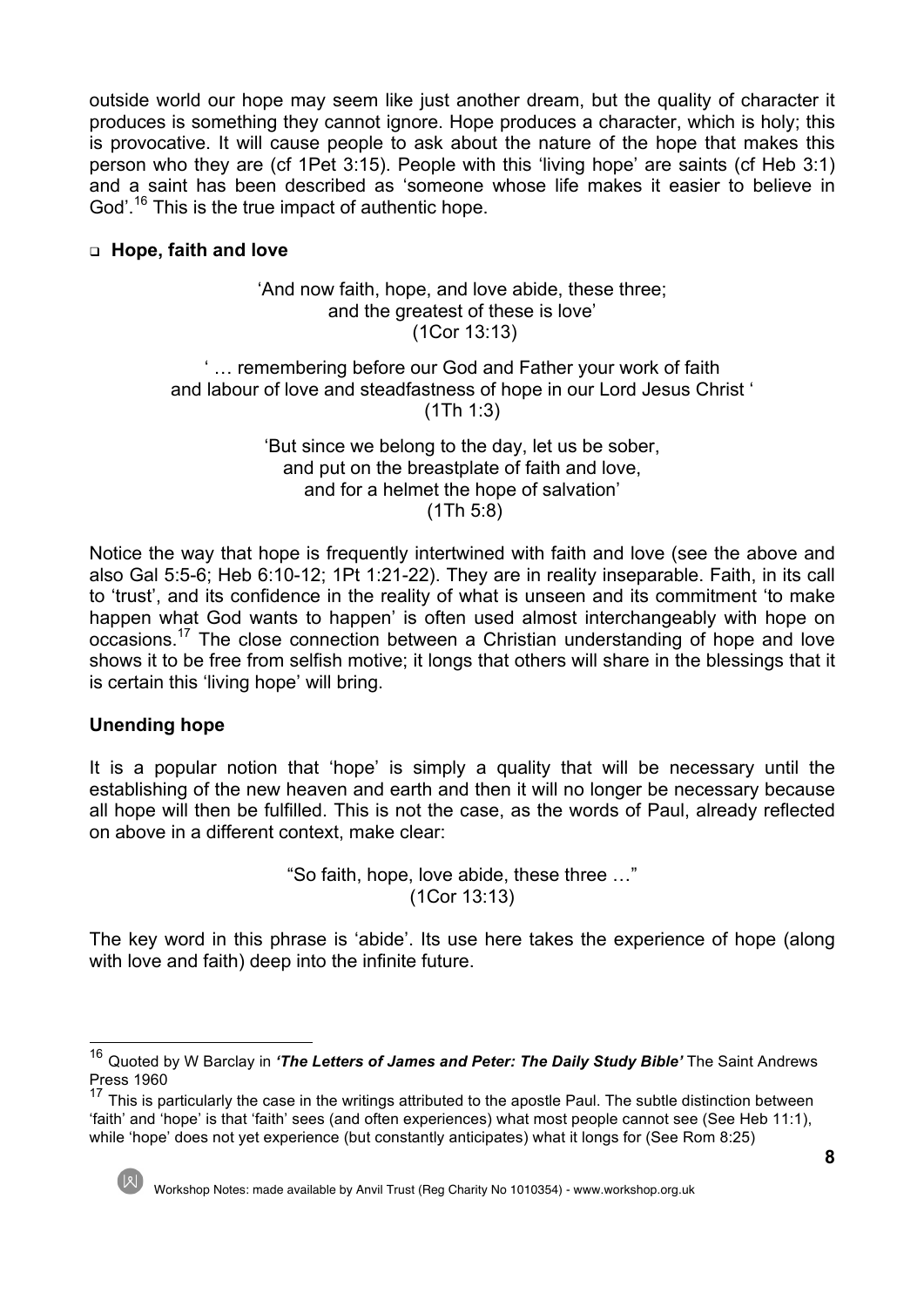The western church has tended to see the 'life of the world to come' as something static and unchanging ('you can't improve on perfection'), in contrast the eastern church has seen life in the future kingdom as dynamic.

Gregory of Nyssa said that the essence of perfection consists precisely in never becoming perfect, but in always reaching forward to some higher perfection that lies beyond. This expression of hope as 'reaching forward' is called *epektasis*. This word comes from Philippians 3:13-14:

'… but one thing I do, forgetting those things that are behind,

and reaching forward<sup>18</sup> to those things which are before,

I press on towards the goal for the prize of the upward call of God in Christ Jesus'

'Reaching forward' is a wonderful expression of hope, the word *epektasis* is related to *teinein* [(to stretch) and *tasis* (a stretching-tension)

Kallistos Ware says: "Because God is infinite, this constant reaching forward, or *epektasis*, proves limitless. The soul possesses God, and yet still seeks him; her joy is full, and yet grows always more intense. God grows ever nearer to us, yet he still remains the Other; we behold him face to face, yet we still continue to advance further and further into the divine mystery. Although strangers no longer, we do not cease to be pilgrims. We go forward from glory to glory, and then to a glory that is greater still. Never, in all eternity, shall we reach a point where we have accomplished all that there is to do, or discovered all that there is to know. 'Not only in this present age but also in the age to come,' says St Irenaeus, 'God will always have something more to teach us, and we will always have something more to learn from God.<sup>19</sup>

This idea of *epektasis* has had a profound influence on the Eastern Orthodox teaching regarding *theosis* or 'divinization'.

Gregory of Nyssa also taught that while it cannot be known whether or not all humans will be saved, as Origen speculated, faithful Christians may hope and pray for the salvation of all, even after death. He thus presents an important and hope-filled alternative to those theologies, such as that of Augustine, which state that at least some, of necessity, will be eternally condemned to hell.<sup>20</sup>

# **Reason for hope**

#### 'Always be ready to make your defense to anyone who demands from you an account of the hope that is in you yet do it with gentleness and reverence' (1Pet 3:15)

Hope is provocative. People will want to know the reason why we have this living dynamic hope and when they do we must be ready to 'present the case for it'; whether this is a

<sup>20</sup> For much more on *epektasis s*ee: http://orthodoxwiki.org/Gregory\_of\_Nyssa



Workshop Notes: made available by Anvil Trust (Reg Charity No 1010354) - www.workshop.org.uk

<sup>18</sup> The word is *epekteinomenon*,- from the word *epektasis*

<sup>19</sup> *Source still to be verified*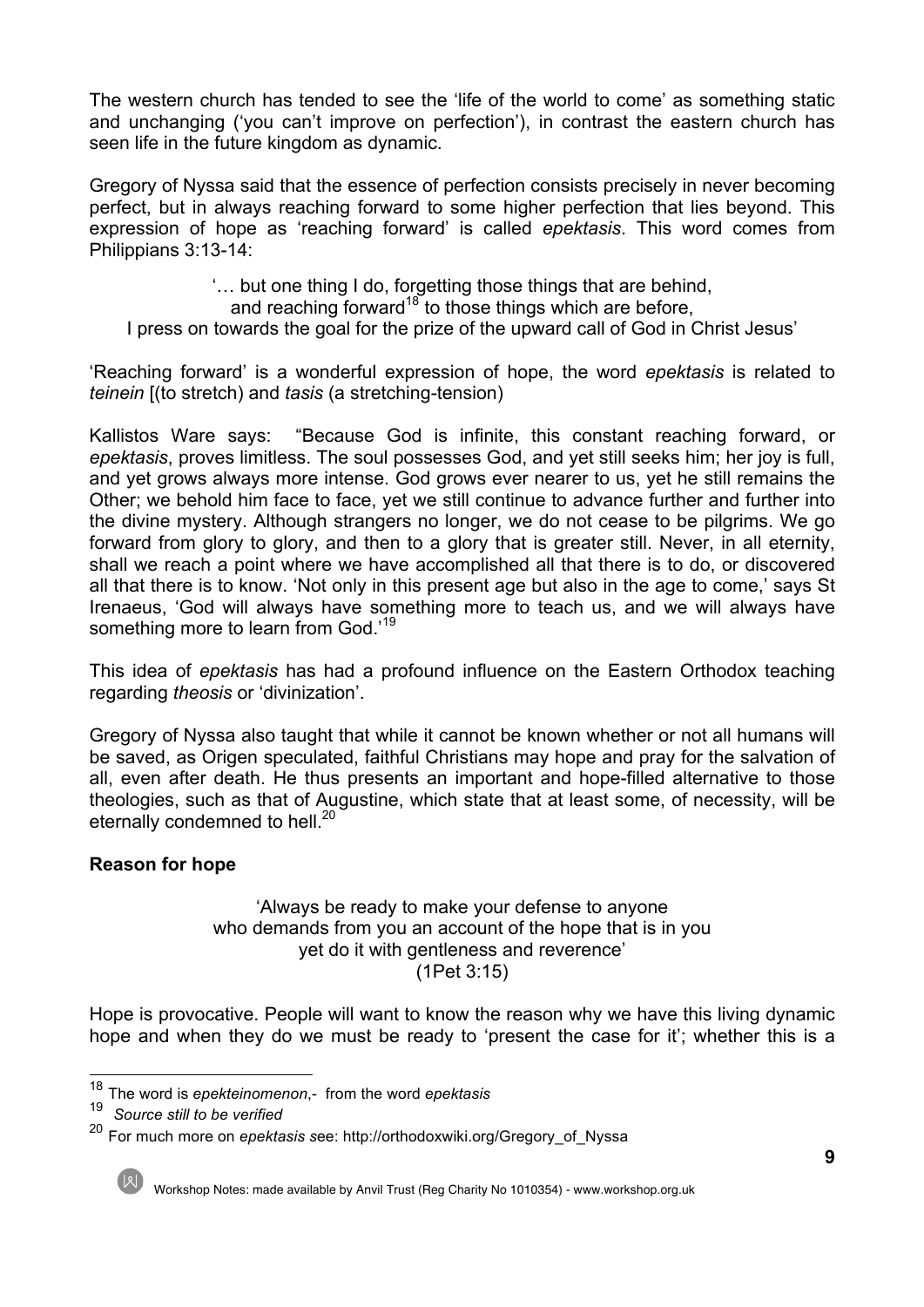formal presentation, as if on trial before a court, or simply speaking from the passion of the heart.<sup>21</sup> The ability to do both is important. What the case for the 'living hope' that is found at the very centre of the Christian faith is, is what takes up the rest of these sessions.

### **SETTING THE SCENE**

#### **Last Things First**

As we have already seen 'eschatology' is the study of 'the last things'. Traditionally it confined itself to the '*parousia*', 'resurrection', 'judgment', 'heaven' and 'hell'. More recently it has come to be understood as speaking of God's final and ultimate purposes in the broadest possible sense; the consummation of world history.

- No subject has fallen into greater disrepute as a result of its exploitation by cranks and fanatics;
- No subject is in greater need of re-imagining and re-focusing in the minds and priorities of Christians if their actions are to have the direction and dynamic God requires.

It has been well said, 'If you don't know where you are going you will end up somewhere else!' It is for this reason that we must give a central place to eschatology, putting 'last things first'. Only as we develop an understanding of God's plan for 'all things' will our lives and hopes be shaped aright. Eschatology is the cutting edge of our walk in the Spirit; it is here we learn what it really means to be living at the edge of time. Without eschatology we can make no real sense of the world in which we live.

#### **Moving with caution**

For all that eschatology is an important area of study, it is also one of the most difficult. Not only is the subject matter complex, but also the problems are increased by the false expectations people place upon the text, in what they demand it should be able to tell them:

- **Terminology:** Biblical passages about the 'end-times', and the theology developed from them are filled with specialist phrases: the 'Day of the Lord'; the 'Kingdom of God'; the 'Messiah'; the 'Son of Man;' the 'Millennium'; the 'Tribulation'; the 'Beast'; etc. Each must be clearly understood and carefully used;
- § **Language style:** The full truth of God's ultimate purposes is beyond human imagination (1Cor 2:9). Each particular biblical writer has to wrestle with both the limitations of their own perspective and human language. Different authors use a variety of language styles in their effort to communicate; while some write literally, others use poetic, mythical or symbolic media. Any interpretation must take account of this;

<sup>21</sup> See JND Kelly *'The Epistles of Peter and Jude: Black's New Testament Commentaries'* A&C Black 1969 p 142-143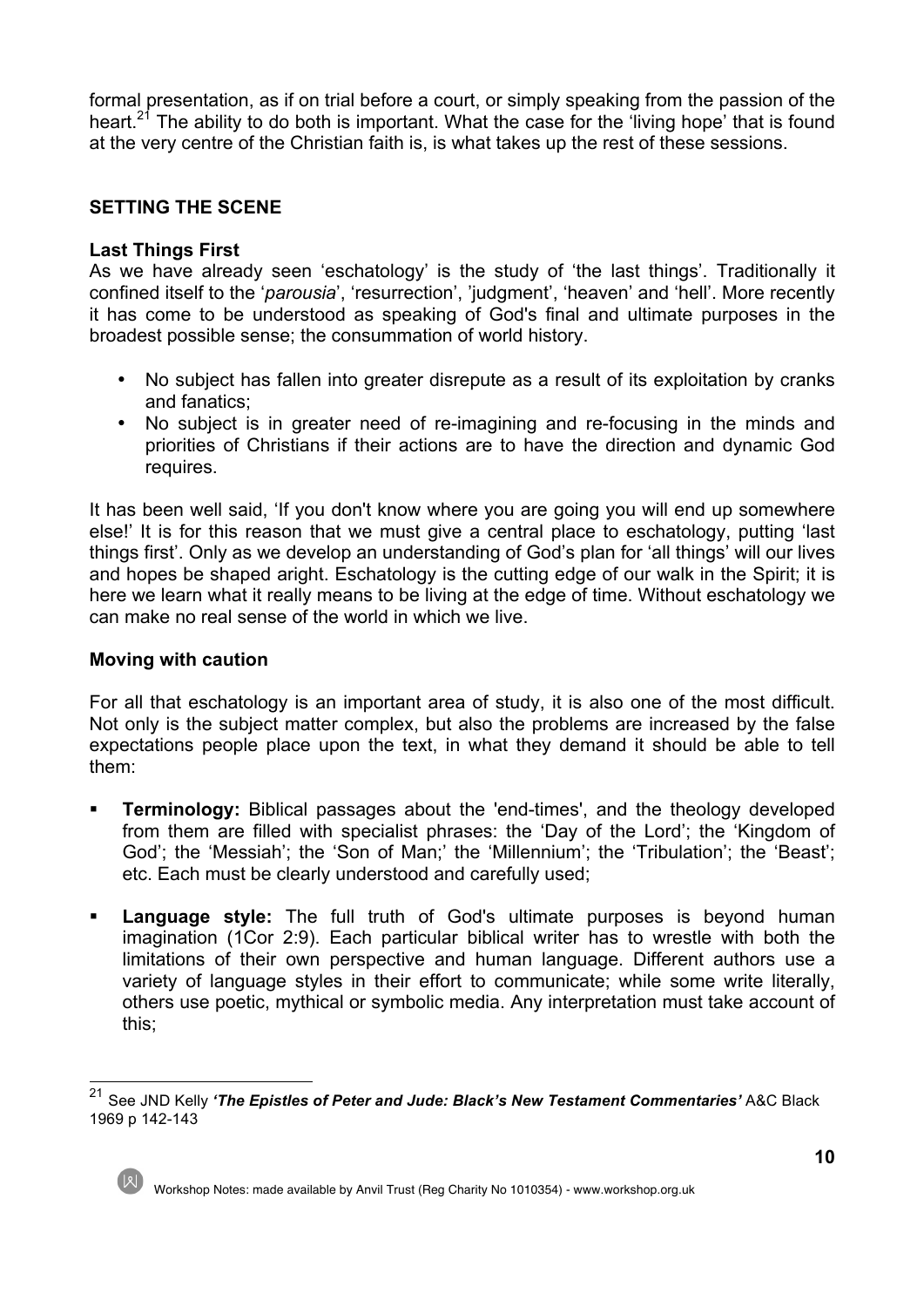**Expectation:** Despite clear statements to the effect that it is not for us 'to know the times or the seasons which the Father has fixed by his own authority' (Acts 1:7), many people have felt at liberty to use the biblical text to reconstruct an exact programme of events, sometimes with a strong suggestion as to their timing. The deep human passion to divine the future, along with the tantalizing nature of scripture, which many believe has quasi-magical properties to reveal hidden codes and encryptions about ultimate destiny, has proved too much for the imagination of generations of sincere but quixotic readers of the Bible. Others have given the ideas a political and revolutionary twist that has led to the tragic death of thousands down through the centuries.<sup>22</sup> The fact that there are as many timetables as there are presenters should warn us against this error. Much as we would like to know all the details, God has chosen to outline only the broad themes and patterns within the biblical text. To press particular passages for more detail not only distorts them but also blinds us to what they are actually saying. We must never forget the many Jews who would not recognize Jesus, as the Messiah because he did not appear to fit their predetermined ideas as to what 'the anointed one' would actually be like.

When studying biblical hope we must always remember that it is working with themes and not with chronology, with images and not timetables, and that ethics and how we live our everyday lives now are as of much eschatological importance as what we believe will happen then. In fact, the 'now' and the 'then', the 'ethics' and the 'eschatology' must be lived out in constant creative tension.

# **Taking in the view**

As we embark on this subject we are humbly seeking to find the biblical vantage point from which to gain a panorama of God's 'end time' purposes within the horizon line of eternity. While recognising that our perspective will often be limited, and that at times much of the terrain will be shrouded in mist, nevertheless the biblical writers have given us enough information to enable us to identify essential principles and spiritual landmarks, like beacons shining brightly along our path, by which we can fix our position and plot the direction ahead.

As we shall see, a biblical understanding of hope is expressed in many different ways, but two of the most influential are prophetic and apocalyptic writings, about which it is important to have at least some understanding:

# <sup>q</sup> **Prophecy proclaimed**

Biblical prophecy is about proclaiming and *forth-telling* the character and will of God, it is *not* about *foretelling* the future. The central focus of Hebrew prophecy had always been Israel's covenant relationship with God that flowed from his choice, protection and sovereign rule over them as unique. Prophets continually called the people back to the ethical, moral and spiritual demands of the Sinai covenant. Obedience to which promised

<sup>&</sup>lt;sup>22</sup> The list of books around this subject would fill a huge library, but three titles that would begin to give you an initial feel of the subject are: N Cohn *'The Pursuit of the Millennium'* pub Temple Smith 1970; F Carey (Ed) *'The Apocalypse and the Shape of Things to Come'* pub British Museum Press 1999; D Thompson *'The End of Time'* pub Minerva 1997



Workshop Notes: made available by Anvil Trust (Reg Charity No 1010354) - www.workshop.org.uk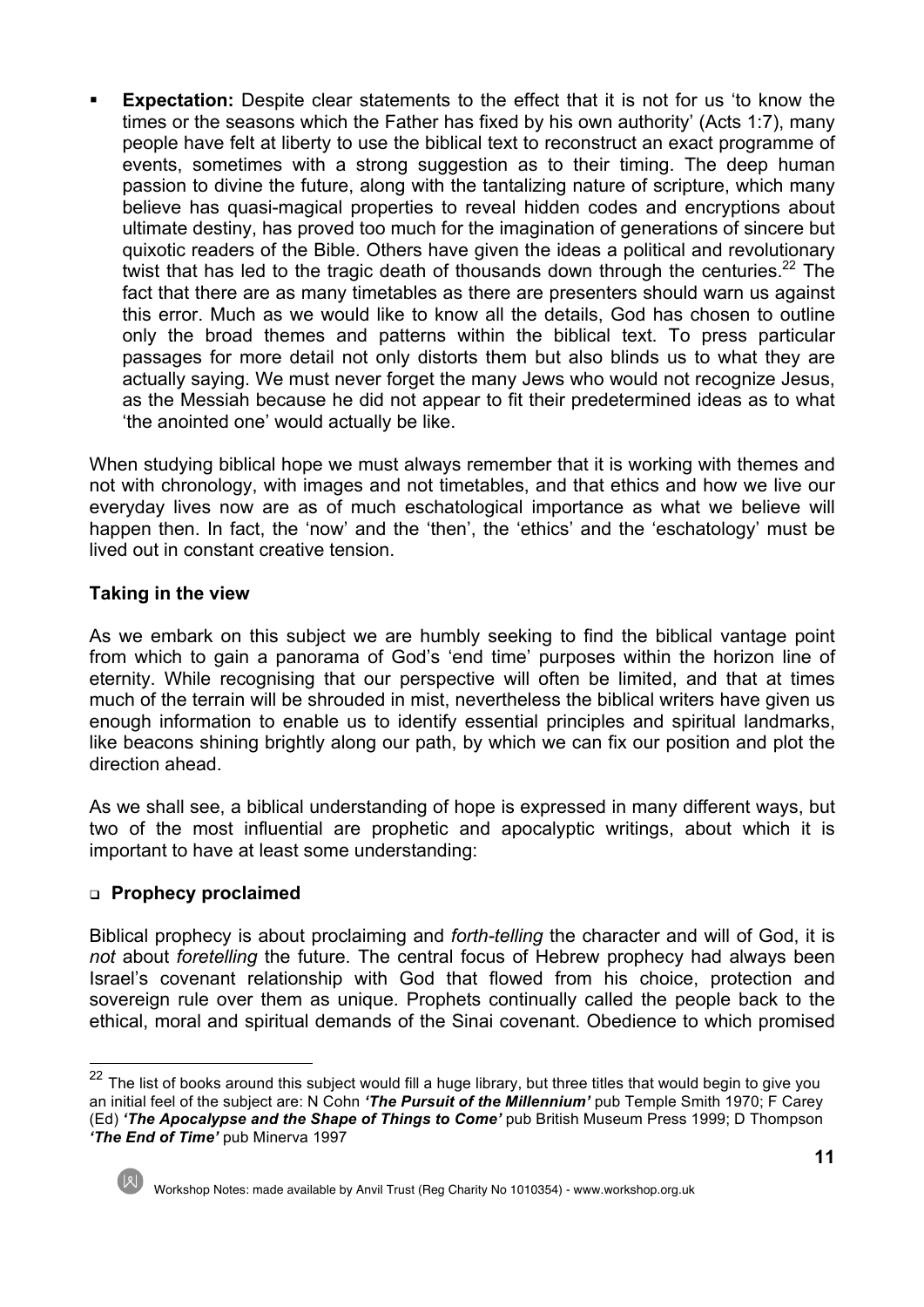blessing but disobedience would bring catastrophe – this understanding was an important element in Israel's hope.

As the events surrounding the Jewish exile to Babylon unfolded Hebrew prophecy faced new challenges. How were the prophets to enable the people of God to have faith and confidence in Yahweh's control of time and history, when their destinies seemed to be being decided by foreign nations with pagan rulers? Prophecy up to this point had been aware of other nations, and on occasions had addressed them, but now the scene appeared to have changed. There would have been a strong temptation to believe that the heathen gods and their peoples had overwhelmed Yahweh's power. How were they to understand God's control of destiny when the scene had changed so dramatically on the stage of history? There are pointers towards the answer as the prophets faced the reality of the rise and fall of political super-powers, for example:

- Habakkuk rejoiced at the collapse of Assyria but struggled with the fact that the pagan ruler Nebuchadnezzar was being called Yahweh's 'servant' (1:6). God is revealed as moving behind and within all the turbulent events of history.
- Isaiah graphically prophesied that 'even the nations are like a water-drop from a bucket, and are accounted as dust on the scales' (40:15). The exile was an act of God's judgment on the people's rebellion; but the fact that Yahweh could speak of the nations as divine 'servants' accomplishing God's will, all points to the certain fact that it is God who is in absolute and overall control.
- Ezekiel is confronted with the awesome image of Yahweh's chariot-throne (1:4-28), which comes from the north: the perceived source of pagan spiritual, military and political power. The whole encounter has a sense of presence that presents the God of Israel as the God of all peoples and all nations.

So biblical prophecy is a major medium in communicating authentic hope, both on its emphasis on godly living now in the present, together with a confidence in the character of God that it will triumph universally and cosmically.

# <sup>q</sup> **Apocalyptic unveiled**

However, in traumatic times hope was forced to find sharper and clearer ways to express itself. New media began to be employed and apocalyptic styles of writing began to appear.

The word 'apocalyptic' (from the Gk: *apocalypsis*) has the sense of 'to reveal', 'to uncover' or 'to unveil'; it is 'revelation'. It indicates the disclosing of spiritual secrets or persons, the unfolding of things previously hidden, drawing back the curtain on what has been concealed up until now.

Even while reading the Hebrew prophets we become aware that certain passages express a different style of writing than the rest.<sup>23</sup> Then of course there is the book of Daniel, which is unique within the Hebrew scriptures, and a fully developed example of the apocalyptic

<sup>23</sup> Some obvious passages are Isa 24-27; Ezk 38-48; Zec 1-8 and Joel

Workshop Notes: made available by Anvil Trust (Reg Charity No 1010354) - www.workshop.org.uk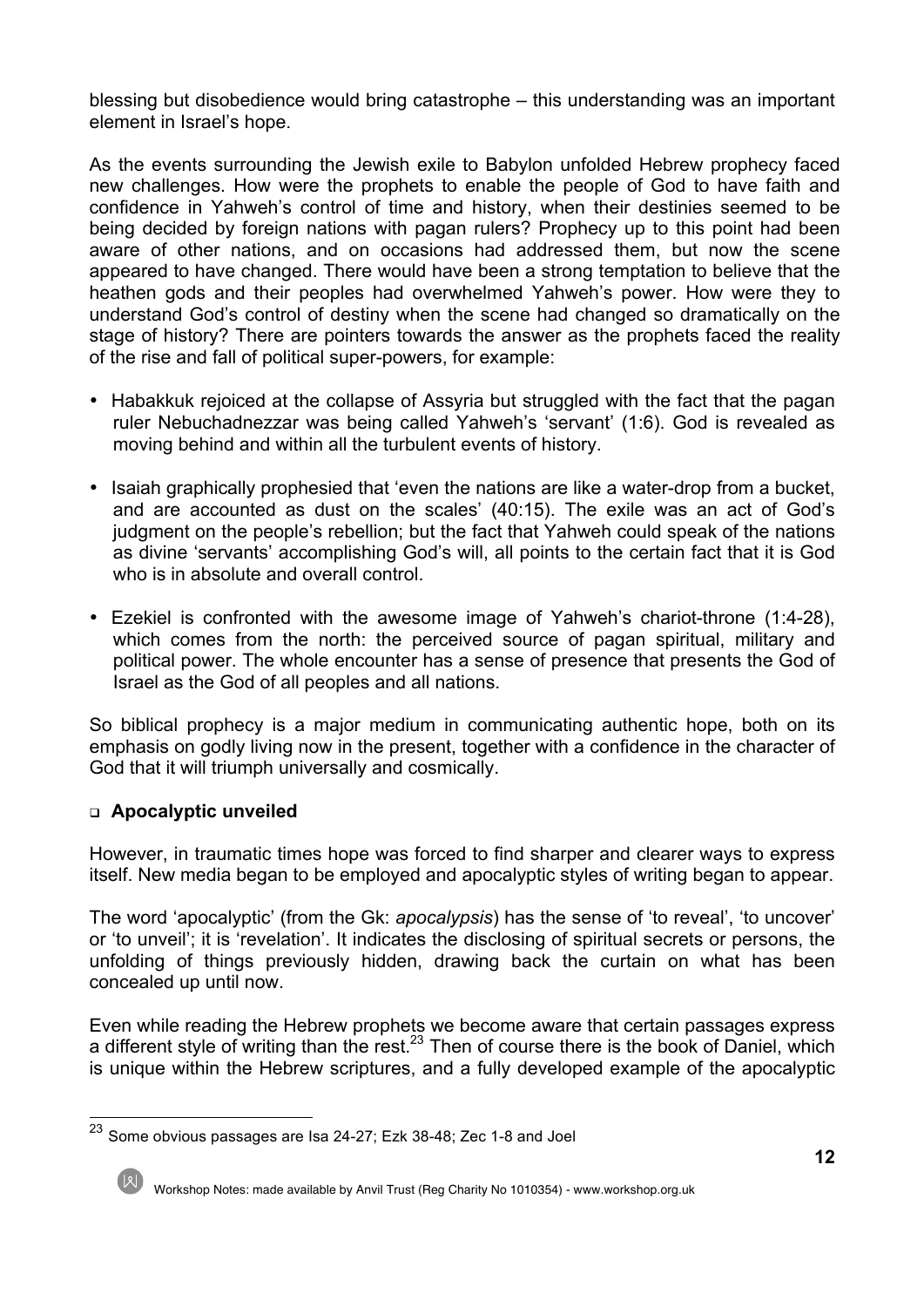style of writing.<sup>24</sup> In trying to illustrate the nature of the link between apocalyptic and prophecy, apocalyptic has been described as 'the child of prophecy'.25

The shift in approach is something subtle, but nonetheless clear. The medium is still poetry but the message is more vision than oracle. The ideas are expressed more in images than in mere words. We must consider carefully the rise and vital influence of apocalyptic on the biblical understanding of hope.

Apocalyptic has been described as 'the literature of crisis', flourishing at a time of political and cultural pressure and religious persecution.26 It is one of the ways in which the human social psyche copes with the challenge of uncertain destiny.<sup>27</sup> We know that the subject matter is essentially concerned with:

- The future rather than the present;
- The spiritual rather than the material;
- The purposes of God rather than human actions.

The writing transports the reader out of their immediate existence and circumstance and allows them to stand under an open heaven and share in the mysteries of what God will finally do with the universe. The curtain between the temporal and the eternal is thrown back. The reader is offered a revelation direct from God, which is neither the result of mere human observation nor the typical exegesis of scripture. There is the clear belief that God has spoken directly to the seer.

So it gives an assessment of the present, and it offers encouragement to the reader by focusing on a symbolic view of the universe, which has a better or transcendent future. It is concerned with those themes and expectations, of the post-exilic period, which were shaped by a belief that the end of the world was approaching:

<sup>&</sup>lt;sup>27</sup> We do not know what external influences may have helped to shape Jewish apocalyptic; mixing with a strong biblical tradition. They might have come from Persia, Egypt or Greece, or from various cosmological myths; we cannot be certain.



<sup>&</sup>lt;sup>24</sup> 'Apocalyptic' is a term that we now use to describe a whole body of particularly Jewish literature, with a distinctive style and characteristics, writings that particularly flourished from about 200 BC to 150 CE. Books with titles like - 1&2 Enoch; Book of Jubilees; Assumption of Moses; Apocalypse of Baruch; 4 Ezra; Testament of Levi; Apocalypse of Abraham; Testament of Abraham.... and many more. While little of the apocalyptic writing received canonical status (with the exception of Daniel and Revelation), the scattered and often beleaguered Jewish community, and later the early Christians, were strongly influenced by the movement.

<sup>25</sup> A phrase coined by HH Rowley in *'The Relevance of the Apocalyptic'* 1944. The point at which 'seeing the vision' began to replace 'hearing the word' must have been an important factor. As P Hanson has said, 'apocalyptic eschatology is the mode assumed by the prophetic tradition in the post-exilic community' (Quoted by DC Allison see reference below). There is a sense in which apocalyptic was an attempt amid adversity to answer the prophetic heart cry, 'O that you would rend the heavens and come down!' (Isa 64:1) 26 This of course is no precise definition of apocalyptic literature, but one attempt to be more specific in

giving clarification to Jewish apocalyptic has been that it is, *'Revelatory literature with a narrative framework in which a revelation is mediated by an other-worldly being to a human recipient, disclosing a transcendent reality which is both temporal, insofar as it envisages eschatological salvation, and spatial insofar as it involves another, supernatural world.'* (Formulated by the Society of Biblical Literature genre project and quoted by DC Allison in his article 'Apocalyptic' in the *'Dictionary of Jesus and the Gospels'* Ed JB Green [et al] Inter-Vasity Press 1992 p17)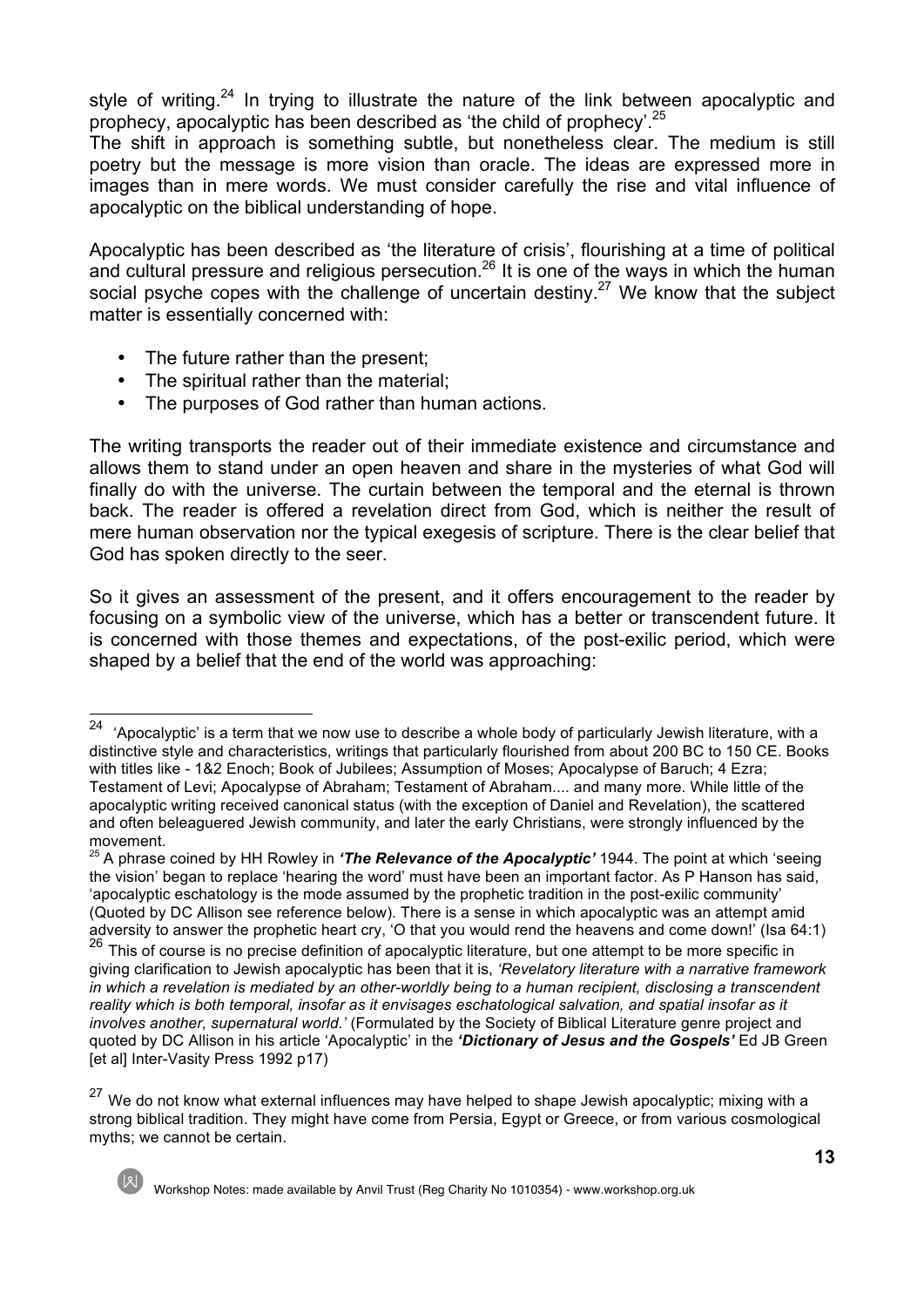- Eschatological signs;
- Expectation of cosmic cataclysm;
- Belief in an imminent other worldly kingdom;
- Concern for universal human history;
- Interest in heavenly redeemer figures.

We must remember, however, that while eschatology was a frequent apocalyptic theme, it was not however always a constant theme.

One of the most striking features of much apocalyptic writing (like Daniel and Revelation) are their use of powerful images and graphic language. Added to this there is also the frequent reference to sound and colour. At one level it is as though you are looking through a child's picture book, but at another level it is as though you are walking through a gallery of surrealist paintings.<sup>28</sup>

There is a real challenge in the creative power of apocalyptic as to how we think about communicating truth by the use of symbol and image in a way that strikes an emotional chord. We live in a time when there is a cultural return to primal images for which apocalyptic has perfectly prepared us.

# **Questions & Reflections**

**1.** What reason would you give for the hope that is within you (1 Pet 3:15)?

**2.** What strikes you as the most significant factors in a biblical understanding of hope?

**3.** Why do you think a sense of hope is so important to a person's wellbeing? What are the types of circumstances that lead people into an experience of hopelessness? In the light of your thoughts on these *two* questions, what do you think makes a Christian understanding of hope distinctive and how ought it to be expressed in both words and actions?

# **Reading and Resources**

*Key books:*

R Bauckham & T Hart '*Hope Against Hope'* Darton, Longman & Todd 1999 JB Green (Ed *et al*) *'Dictionary of Jesus and the Gospels'* IVP 1992: article: 'Kingdom of God' / Heaven by CC Caragounis p 417-430 G MacDonald *'The Evangelical Universalist'* SPCK 2008 NT Wright *'New Heavens, New Earth: The Biblical Picture of the Christian Hope'* Grove Books1999 NT Wright *'The Resurrection of the Son of God'* SPCK 2003 P Yoder *'Shalom: The Bible's Word for Salvation, Justice & Peace'* Life & Faith Press 1987

 <sup>28</sup> For more discussion on the use of images see RA Preston & AT Hanson *'Revelation': Torch Commentary* SCM 1949 p42-46, and C Rowland 'The Open Heaven'